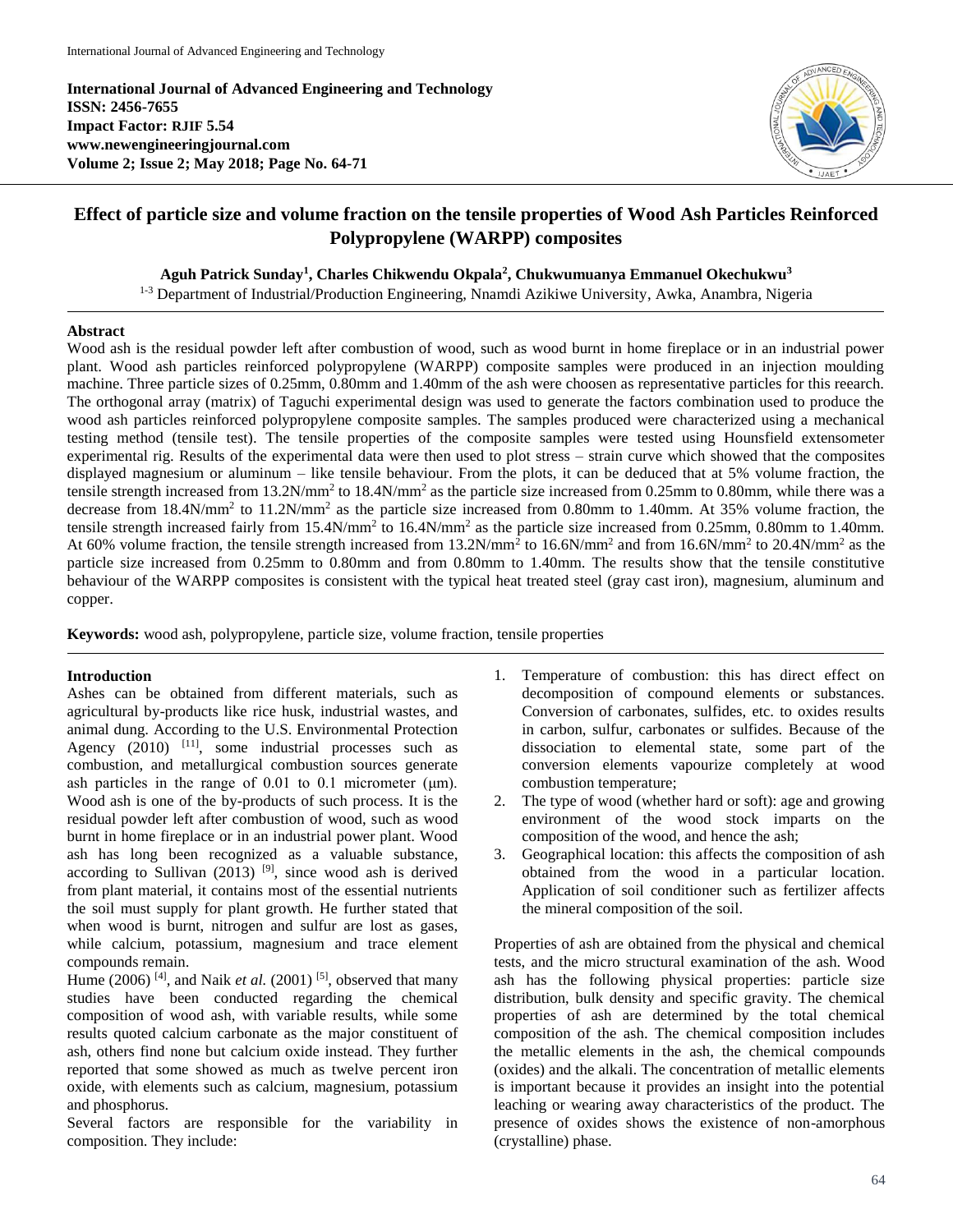Polypropylene, a thermoplastic polymer, made by the polymerization of propylene monomers is obtained from the cracking of petroleum products. Polypropylene is the lightest of the common types of plastics. According to Shodhganga (2015) [8] , other common types of plastics include polyethylene (LDPE and HDPE), polyvinyl chloride (PVC), and general purpose polystyrene (GPPS) and high impact polystyrene (HIPS). Polypropylene is harder than other common types of plastics, as it has a higher softening point, lower shrinkage and good processing properties. Polypropylene can be isotactic, syndiotactic and atactic in chain structure because of the arrangement of methyl  $(CH_3)$ group in the structure.

The commercial type of polypropylene mostly used is the isotactic type. Isotactic type has the highest crystallinity because the chains are packed closely together. Polymers crystallize methyl groups on both sides of the basic chain structure are regularly spaced and follow a particular order. The chemical composition or basic structure of polypropylene is shown in Figure 1 with its chemical formula as  $C_3H_6$ .

$$
(-CH_2 - CH - )
$$
  
\n $\qquad \qquad |$   
\n $CH_3$ 

**Fig 1:** Polypropylene basic structure

Most of the applications of wood ash had been to cement based brick moulding or construction materials, while some applications made to non-cement areas had been to thermoset polymers. In thermoplastic polymers, applications had been with wood fiber, wood chips, wood flour and wood sawdust. No application of wood ash particles has been made in thermoplastic polymer. Abdullahi (2006)<sup>[1]</sup>, Naik, Kraus, and Kumar  $(2001)$  <sup>[5]</sup>, and Goodman  $(1998)$  <sup>[3]</sup>, applied wood ash particles in cement based construction materials as an admixture. Abdullahi (2006)  $[1]$ , conducted his research on the use of wood ash particles for concrete making. Sanusi, Oyinlola, Akindapo,  $(2013)$ <sup>[7]</sup>, investigated the influence of wood ash on the mechanical properties of fibre glass/ epoxy resin composite. Okunade  $(2008)$  [6], also investigated the effect of wood ash and saw dust admixture on the engineering compressive strength of burnt clay brick. In this work, wood ash particles reinforced polypropylene (WARPP) composites are studied to investigate the effect of particle size and volume fraction on the tensile properties of WARPP composites.

### **2. Materials and Methodology**

### **2.1 Materials**

Wood ash was prepared from approximately 10kg of wood saw dusts (Terminalia Superba). The saw dust from wood shavings was burnt by smouldering in an open space at ambient temperature for about 12hrs. The ash was collected at the end for sieve analysis. It was produced b the use of sieves of a mechanical vibrator for particles characterization. This characterization (sieve analysis) was conducted at the Soil and Materials laboratory of the Civil Engineering Department of Nnamdi Azikiwe University, Awka. The sieve analysis result is presented in Table 3 section 3, it was performed by using standard sieve sizes of ASTM #14 for 1.40mm, ASTM #20

### for 0.80mm and ASTM #60 for 0.25mm.

The chemical analysis tests were conducted at the Dept. of Polymer Technology, Chemical and Leather Research, Ahmadu Bello Univ. Zaria. Result of the  $X - ray$  fluorescence analysis of wood ash is presented in Table 4 in section 3. Xanthos  $(2005)$ <sup>[12]</sup>, noted that the wood ash contains some of the inorganic oxides that can be used as filler material for plastics. Polypropylene, the polymer resin used in the research was obtained from a resin chemical commercial outfit, Pokez chemicals at Onitsha. Polypropylene (PP) is a linear hydrocarbon polymer, a polyolefin or saturated polymer.

#### **2.2 Samples preparation for tensile test**

The polypropylene/ash particles composites were produced in an injection moulding machine. Three particles sizes of 0.25mm, 0.80mm and 1.40mm of the ash were selected as representative particles. The particle size 0.25mm is the least particle size, while particle sizes of 0.8mm and 1.40mm yielded more ash. These particle sizes were used in different volume fractions of 5%, 35% and 60%. To enhance the filler/matrix adhesion, a silane-based coupling agent, 3 aminopropyltrimethoxy silane was used. The filler material was treated with the silane based coupling agent before adding to the polypropylene for composite production. The silane based coupling agent was added without dilution and sprayed to the filler while stirring. The treated filler (wood ash particles) were measured out in three volume fractions of 5%, 35% and 60%. The polymer material, polypropylene was also measured out according to corresponding masses. The measured quantities were mixed and injection moulded. Table 1 shows the masses of wood ash and PP obtained by the application of rule of mixture equations which were used to calculate the volume of materials.

**Table 1:** Tensile test mould design for volume fraction and masses of filler used in WARPP composite samples production

| $V_{f}(%)$ | $V_f = V_f x 9,144 (mm)^3  m_f(g) $ |       | $V_m = \frac{1-V_f}{1-V_f} x V_f (mm)^3$ | $m_m = v_m x 9.05$<br>$x 10^{-4} g / mm$ <sup>3</sup> | $V_{c}$ |
|------------|-------------------------------------|-------|------------------------------------------|-------------------------------------------------------|---------|
| 5          | 457.2                               | 0.497 | 8,686.8                                  | 7.86                                                  | 9,144   |
| 10         | 914.4                               | 0.995 | 8,229.6                                  | 7.45                                                  | 9,144   |
| 15         | 1,371.6                             | 1.492 | 7,772,4                                  | 7.03                                                  | 9,144   |
| 20         | 1,828.8                             | 1.989 | 7,315.2                                  | 6.62                                                  | 9,144   |
| 25         | 2,286.0                             | 2.486 | 6,858.0                                  | 6.21                                                  | 9,144   |
| 30         | 2,743.2                             | 2.984 | 6,400.8                                  | 5.79                                                  | 9,144   |
| 35         | 3.200.4                             | 3.481 | 5,943.6                                  | 5.38                                                  | 9.144   |
| 40         | 3,657.6                             | 3.978 | 5,486.4                                  | 4.97                                                  | 9,144   |
| 45         | 4.114.8                             | 4.476 | 5,029.2                                  | 4.55                                                  | 9.144   |
| 50         | 4,572.0                             | 4.973 | 4,572.0                                  | 4.14                                                  | 9,144   |
| 55         | 5,029.2                             | 5.470 | 4,114.8                                  | 3.72                                                  | 9,144   |
| 60         | 5,486.4                             | 5.967 | 3,657.6                                  | 3.31                                                  | 9,144   |

Where  $V_f$ % = volume fraction of filler.

*v<sup>m</sup>* = volume of matrix material.

Multi – cavity mould was used to produce five samples for the tensile test. The dimension of the tensile test samples was selected according to ASTM D638 method. Rectangular sample produced with dimensions of 15cm x 1.91cm x 0.32cm

 $v_f$ = actual volume of filler with respect to mould cavity and approximately equal to the volume fraction for that cavity.

 $V_c$  = volume of composite related to the mould cavity and approximately equal to the volume of mould cavity.

*m<sup>f</sup>* and *mm* are computed for various volume fraction and for composite.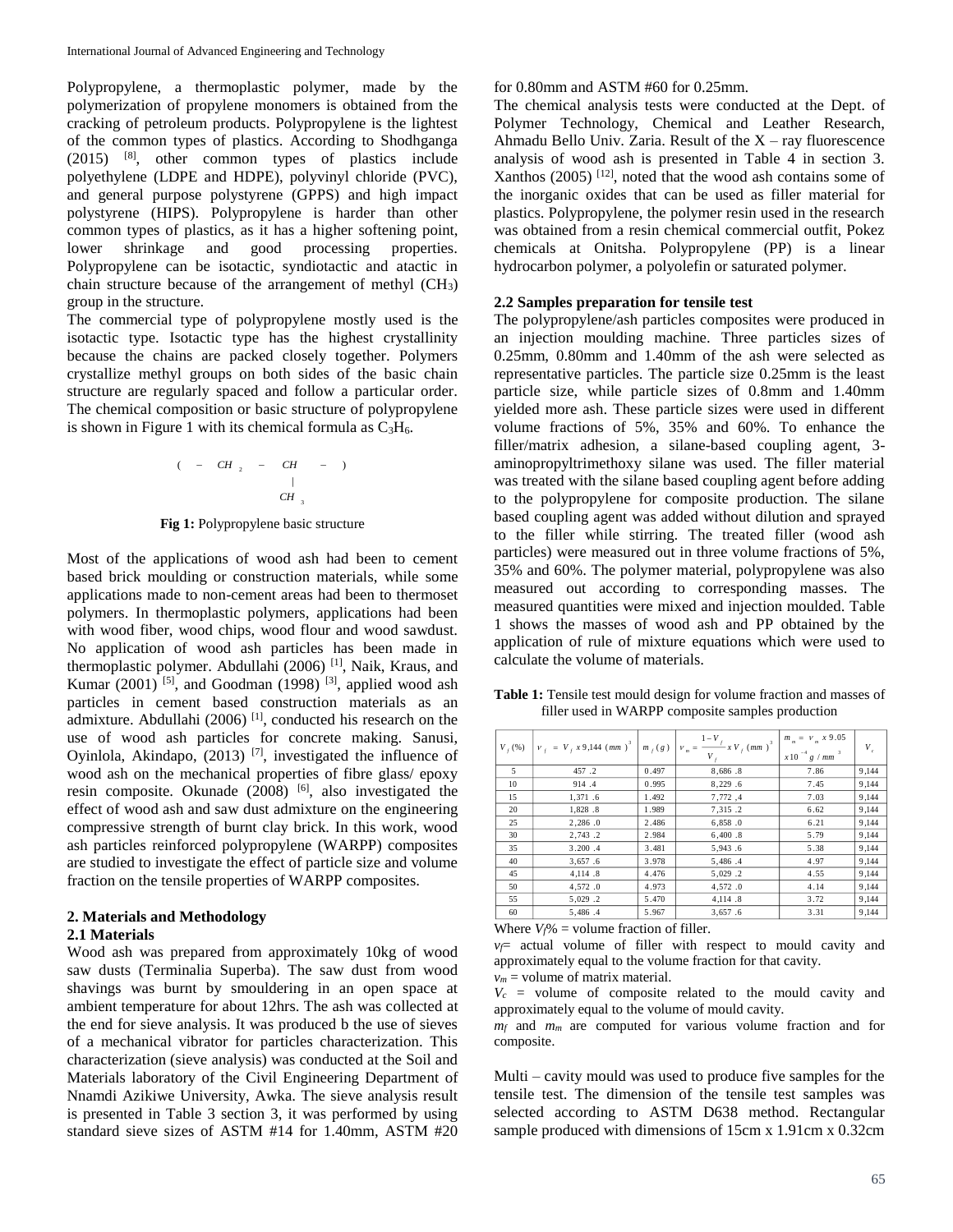for tensile test is presented in Figures 2.



**Fig 2:** Diagram of specimen for tensile test.

# **2.3 Determination of the Tensile Strength of WARRP Composites**

A universal testing machine, Monsanto Swindon was used to conduct tensile tests. The mean values of stresses and strains were obtained from the experimental primary data of the tensile tests of WARPP samples. The mean values of stress and strain presented in Table 2 were used to plot the stress – strain curves of Figures 3 to 8.

| Sample   | filler           | Volume           | Mean<br>stress                              | Mean                                    |
|----------|------------------|------------------|---------------------------------------------|-----------------------------------------|
| particle | size<br>(mm)     | (%)<br>fraction  | $(N \ / \ mm^{-2})$                         | strain                                  |
|          |                  |                  | $\mathbf{o}$ . OO                           | $\mathbf{O} \cdot \mathbf{O}$           |
|          |                  |                  | 5.4165                                      | 0.0047                                  |
|          |                  |                  | 9.1943                                      | 0.0138                                  |
|          | 0.25             | 5                | 11.667                                      | 0.0335                                  |
|          |                  |                  | 12.917                                      | 0.0604                                  |
|          |                  |                  | 13.195                                      | 0.0927                                  |
|          |                  |                  |                                             |                                         |
|          |                  |                  | 13.195<br>$\mathbf{o}$ . OO                 | 0.1240<br>$\mathbf{OO}$ . $\mathbf{OO}$ |
|          |                  |                  |                                             | 0.0060                                  |
|          |                  |                  | 3.8889                                      |                                         |
|          |                  |                  | 8.7499                                      | 0.0121                                  |
|          | 0.25             | 35               | 13.195                                      | 0.0272                                  |
|          |                  |                  | 15.278                                      | 0.0573                                  |
|          |                  |                  | 15.278                                      | 0.0814                                  |
|          |                  |                  | 15.278                                      | 0.1086                                  |
|          |                  |                  | $\mathbf{O}$ . O                            | $\mathbf{O}$ . OO                       |
|          |                  |                  | 4.722                                       | 0.0073                                  |
|          |                  |                  | 8.750                                       | 0.0181                                  |
|          | 0.25             | 60               | 10.972                                      | 0.0431                                  |
|          |                  |                  | 12.222                                      | 0.0776                                  |
|          |                  |                  | 12.917                                      | 0.1138                                  |
|          |                  |                  | 13.195                                      | 0.1595                                  |
|          |                  |                  | $\mathbf{O} \cdot \mathbf{O}$               | $\mathbf{O}$ . OO                       |
|          |                  |                  | 7.687                                       | 0.0051                                  |
|          |                  |                  | 13.1944                                     | 0.0108                                  |
|          |                  |                  |                                             |                                         |
|          | 0.80             | 5                | 17.0833                                     | 0.0263                                  |
|          |                  |                  | 18.3333                                     | 0.0513                                  |
|          |                  |                  |                                             |                                         |
|          |                  |                  | 18.4772                                     | 0.0749                                  |
|          |                  |                  | 18.4772                                     | 0.1052                                  |
| Sample   | filler           | Volume           | Mean<br>stress                              | Mean                                    |
| particle | size<br>(mm)     | fraction<br>(96) | $\rightarrow$<br>$\frac{(N \neq mm)}{0.00}$ | strain<br>$\mathbf{o}$ . OO             |
|          |                  |                  | 4.8054                                      | O.OO47                                  |
|          |                  |                  | 10.6943                                     | 0.0135                                  |
|          | o.so             | 35               | 14.665                                      | 0.0340                                  |
|          |                  |                  | 15.1387<br>15.2775                          | 0.0664<br>0.0987                        |
|          |                  |                  | 15.2775                                     | 0.1289                                  |
|          |                  |                  | $\mathbf{o}$ . OO<br>6.3889                 | $\mathbf{o}$ . OO<br>O.0086             |
|          |                  |                  | 11.8055                                     | 0.0190                                  |
|          | $\mathbf{o}$ .80 | 60               | 15.8333                                     | 0.0427                                  |
|          |                  |                  | 16.6667<br>16.6667                          | 0.0715<br>0.1056                        |
|          |                  |                  | 16.6667                                     | 0.1319                                  |
|          |                  |                  | $\overline{\mathbf{o}}$ . OO                | $\overline{\mathbf{o}}$ . O             |
|          |                  |                  | 4.3888<br>8.4167                            | 0.0056<br>0.0162                        |
|          | 1.40             | 5                | 10.4167                                     | 0.0444                                  |
|          |                  |                  | 10.9722                                     | O.08O6                                  |
|          |                  |                  | 11.1111<br>11 . 1111                        | 0.1172<br>0.1401                        |
|          |                  |                  | റ ററ                                        | $\mathbf{o}$ . OO                       |
|          |                  |                  | 6.3870<br>11.1111                           | 0.0060<br>O.OO18                        |
|          | 1.40             | 35               | 14.1670                                     | 0.0421                                  |
|          |                  |                  | 15.8330                                     | 0.0776                                  |
|          |                  |                  | 16.5280                                     | 0.1185                                  |
|          |                  |                  | 16.5280<br>$\mathbf{o}$ . OO                | 0.1651<br>$\mathbf{o}$ . OO             |
|          |                  |                  | 6.9400                                      | O.0065                                  |
|          | 1.40             | 60               | 13.8889<br>18.7500                          | 0.0127<br>0.0237                        |
|          |                  |                  | 20.8300                                     | 0.0453                                  |
|          |                  |                  | 20.8300<br>20.8300                          | 0.0905<br>0.1293                        |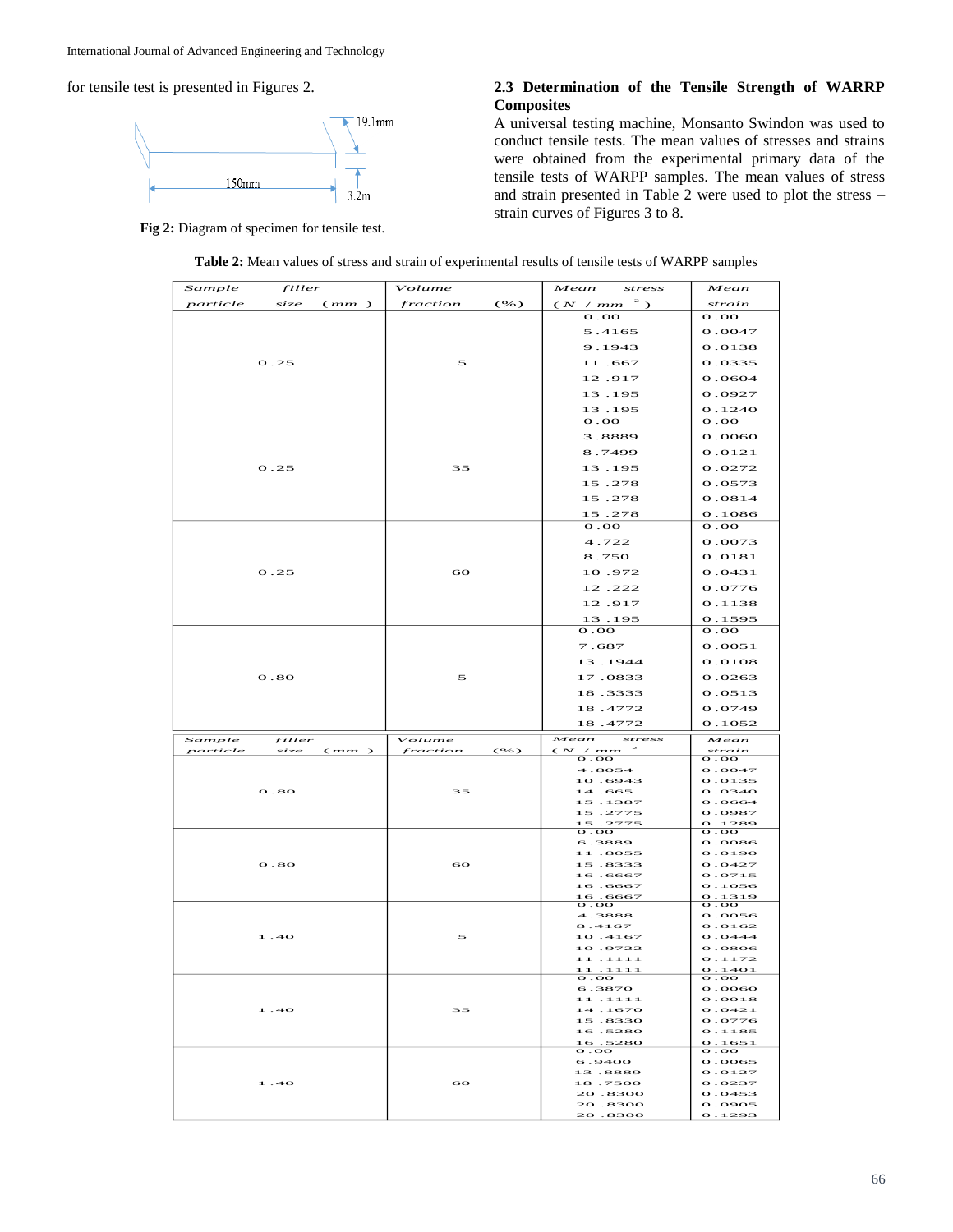# **3. Results and Discussion**

Table 3 depicts the result of sieve analysis with the column data explained below the table.

**Table 3:** Sieve Analysis of Wood Ash

| Sieve          | Weight of      | Weight of        | Weight of    | Percentage       | Cummu .%         | % weight        |
|----------------|----------------|------------------|--------------|------------------|------------------|-----------------|
| size           | $ba \sin, w$ , | $ba \sin +$      | ash retained | weight of ash    | weight of ash    | of ash          |
| (mm)           | (g)            | ash, $w$ , $(g)$ | $W_1(g)$     | retained<br>(96) | retained<br>(% ) | pas sin $g(\%)$ |
| $\overline{2}$ | 151.30         | 185.69           | 34.39        | 11.46            | 11.46            | 88.54           |
| 1.6            | 151.30         | 155.67           | 4.37         | 1.46             | 12.92            | 87.08           |
| 1.4            | 151.30         | 232.86           | 81.56        | 27.19            | 40.11            | 59.89           |
| 0.8            | 151.30         | 259 .32          | 108.02       | 36.01            | 76.12            | 23.88           |
| 0.4            | 151.30         | 201.32           | 50.02        | 16.67            | 92.79            | 7.21            |
| 0.25           | 151.30         | 167.03           | 15.51        | 5.17             | 97.96            | 2.04            |
| Pan (tray)     | 151.30         | 157.65           | 6.13         | 2.04             | 100              | 0.00            |
| Total          |                |                  | 300          |                  |                  |                 |

Column 1 of Table 3 shows the particle sizes retained by different sieve sizes;

Column 2 shows the weight of empty basin (g);

Column 3 shows the weight of the basin plus the mass of ash retained for different particle sizes;

Column 4 contains the weight of ash retained for different particle sizes, which when added together gave a total mass of ash (300 g);

Column 5 shows the percentage of weight of ash retained for  $\frac{34 \cdot 39 \cdot g}{300 \cdot g}$  x 100 = *g*

different particle sizes e.g.  $\frac{300}{300}$  s  $\frac{100}{100}$  = 11.46 %

Column 6 shows the cummulative percentage of weight of ash retained (e.g. for particle size of 1.6mm, cumulative % of weight of ash is  $11.46\% + 1.46\% = 12.92\%$ ; while,

Column 7 shows the percentage of weight of ash that passed

different sieve sizes for different particle sizes (e.g. for particle size of 2mm, weight of ash retained was 34.39g, then weight that passed is  $300g - 34.39g = 265.61g$ .  $\therefore$  265.61g /  $300g \times 100 = 88.54\%$ ).

## **3.2 X – Ray Fluorescence Analysis**

The result of the  $x - ray$  fluorescence analysis is presented in Table 4. The result of this research is presented along with the result of the work of Sanusi, Oyinlola, Akindapo,  $(2013)$ <sup>[7]</sup>, for comparison.

**Table 4a:** Result of X – Ray Fluorescence Analysis of Wood Ash

| Compound oxides                            | % compositio<br>$\boldsymbol{n}$ |
|--------------------------------------------|----------------------------------|
| $*$ Silicon Dioxide, Si O,                 | 13.9                             |
| Ti tan ium Oxide, TiO,                     | 0.76                             |
| $*$ Sulphur (vi) oxide, SO,                | 10.5                             |
| Iron Oxide, $Fe_2O_3$                      | 4.31                             |
| * Calcium Oxide, CaO                       | 45.2                             |
| * Manganese Oxide, MnO                     | $\mathbf{1}$                     |
| $*$ Rubidium Oxide, Rb, O                  | 0.055                            |
| Manganese Oxide, MnO                       | 2.97                             |
| * Strontium Oxide, SrO                     | 0.1                              |
| * Indium (iii) Oxide, In, O,               | 3.6                              |
| $Copper$ (ii) $Oxide$ , $CuO$              | 0.083                            |
| * Potassium Oxide, $K$ , $O$               | 15.1                             |
| Zinc Oxide, ZnO                            | 2.24                             |
| * Europium (iii) Oxide, Eu, O <sub>3</sub> | 0.07                             |
| * Barium Oxide, BaO                        | 0.09                             |

**Table 4b:** Result of chemical composition of wood ash analyzed by Sanusi, Oyinlola, Akindapo, (2013) <sup>[7]</sup>

| Compound Oxide                   | ion<br>$\%$<br>Concentrat |
|----------------------------------|---------------------------|
| Calcium Oxide , CaO              | 78.50                     |
| Potassium Oxide, $K$ , $O$       | 8.79                      |
| $Silicon$ Dioxide , SiO $\alpha$ | 7.20                      |
| Sulphur $(vi)$ Oxide, SO,        | 1.10                      |
| Ti tan ium Oxide, TiO,           | 0.31                      |
| Manganese Oxide, MnO             | 0.09                      |
| Iron Oxide, $Fe_2O_3$            | 1.27                      |
| Zinc $Oxide$ , $ZnO$             | 0.06                      |
| Yttrium Oxide, $Y, O$ ,          | 1.20                      |
| Barium Oxide, BaO                | 1.00                      |
| Cerium Oxide, CeO,               | 0.04                      |
| Europium (iii) Oxide, Eu, O,     | 0.05                      |
| Rhenium Oxide, Re, $O_7$         | 0.30                      |

On comparative basis the chemical compositions of the analyzed wood ash has similar chemical compound but in varying compositions with the wood ash analyzed for application in Fibre glass/Epoxy resin composite (Sanusi, Oyinlola, Akindapo, 2013)<sup>[7]</sup>. The three major compositions in the wood ash for application in Fibre glass/Epoxy resin composite are:  $SiO_2$  (7.2%),  $K_2O$  (8.79%) and CaO (78.5%). The wood ash applied in this work has CaO  $(45.2\%)$ , K<sub>2</sub>O  $(15.1\%$  and  $SiO<sub>2</sub>$   $(13.9\%)$  as its major compositions.

From the analysis, the wood ash contains some of the inorganic oxides that are used as filler material for plastics according to Xanthos  $(2005)$ <sup>[12]</sup>. They are the oxides of metals that are not transition metallic elements. From Table 4, the

asterisked compounds which include: silicon dioxide  $(SiO<sub>2</sub>)$ , Sulphur (vi) oxide  $(SO_3)$ , Calcium Oxide (CaO), Magnesium oxide (MgO), Rubidium Oxide (Rb<sub>2</sub>O), Strontium oxide (SrO), Indium (iii) oxide  $(In_2O_3)$ , Potassium Oxide  $(K_2O)$ , Europium (iii) oxide and Barium Oxide (BaO) are the inorganic oxides. These oxides form 89.615% of the total oxides present in the ash. It is known that transition metallic elements ions easily change their oxidation states thus enabling them to act as catalysts.

### **3.3 Stress – Strain Plots of WARPP Sample Composites**

Figures X1 to Z2 show the stress – strain plots of the WARPP composites. It is clear from the plots that the tensile strengths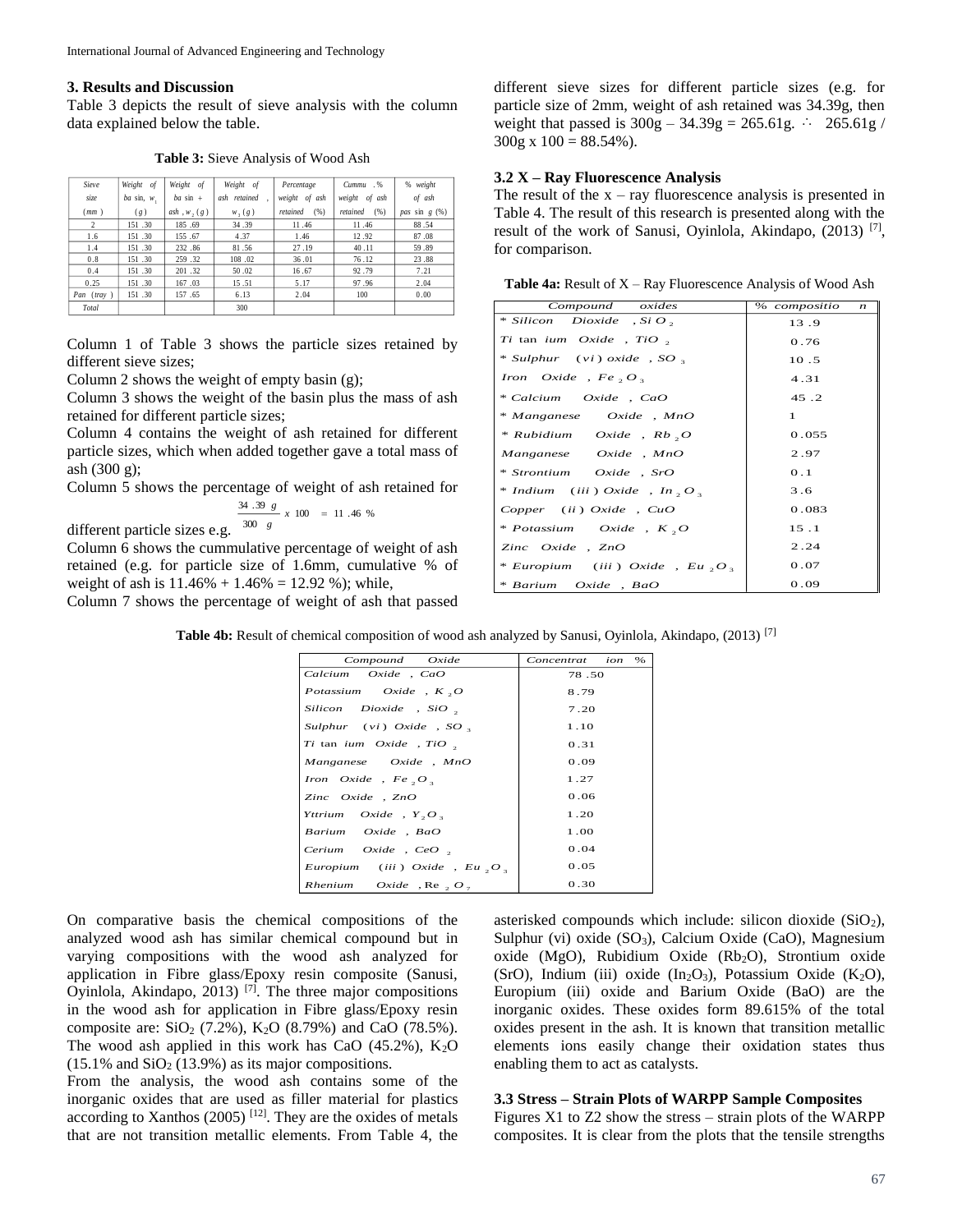exhibit the behaviour of magnesium, aluminum or gray cast iron material. The plots did not show distinctive yield points (i.e. the lowest stress at which there is a marked increase in strain without corresponding increase in stress). However, the yield point of the plots can be determined based on how Ugural  $(2004)$ <sup>[10]</sup> defined it. He stated that it is usual to use the yield strength at the point where a line at 0.2% offset of strain is drawn parallel to the initial slope at point 0 (origin) of the curve to define it.



**Fig 3:** Stress – strain WARPP sample plots for 0.25mm& 0.80mm PS @ 5% VF



**Fig 4:** Stress – strain WARPP sample plot for 1.40mm PS @ 5% VF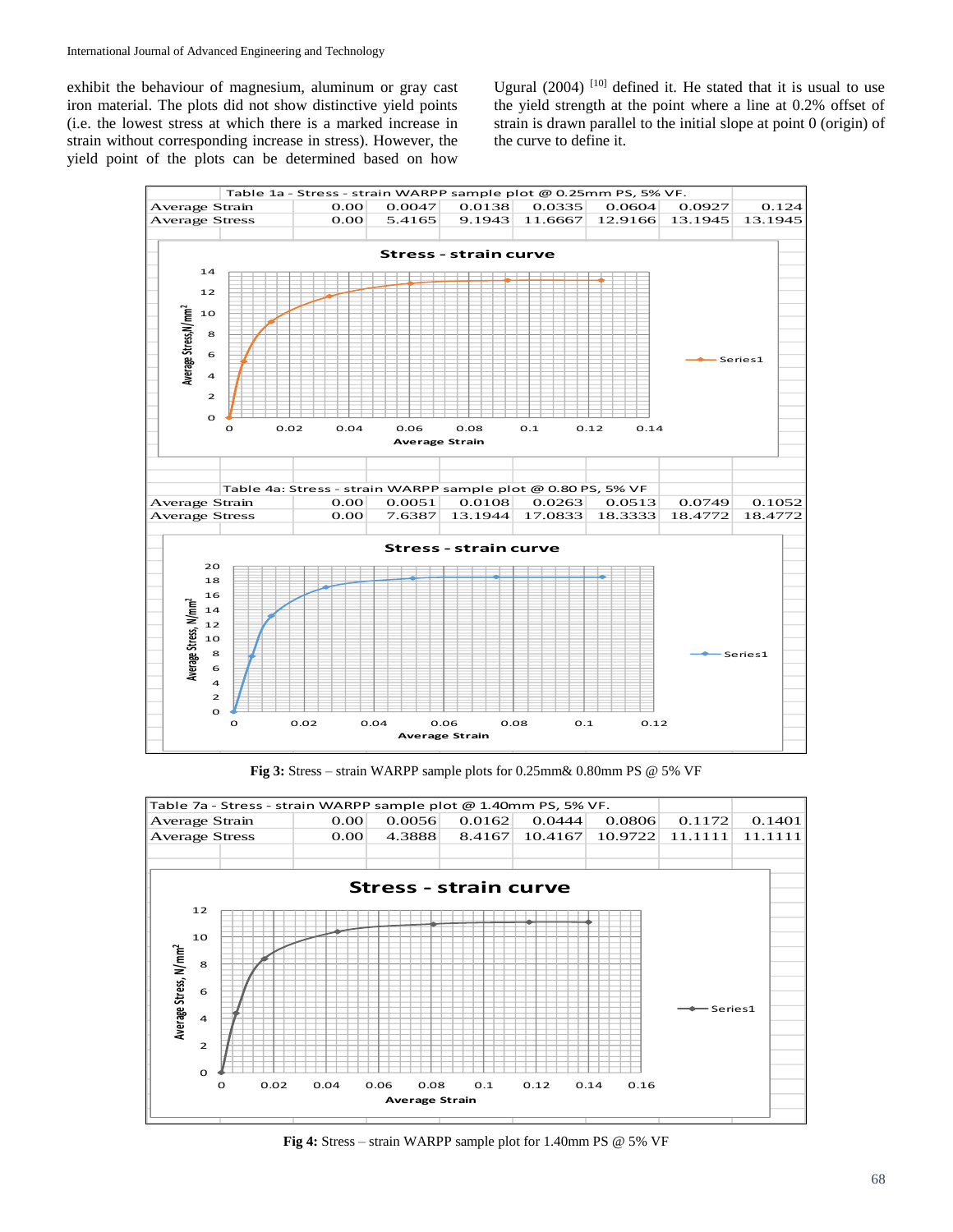

**Fig 5:** Stress – Strain WARPP sample plots for 0.25mm and 0.80mm PS @ 35% VF



**Fig 6:** Stress – strain WARPP sample plot for 1.40mm PS @ 35% VF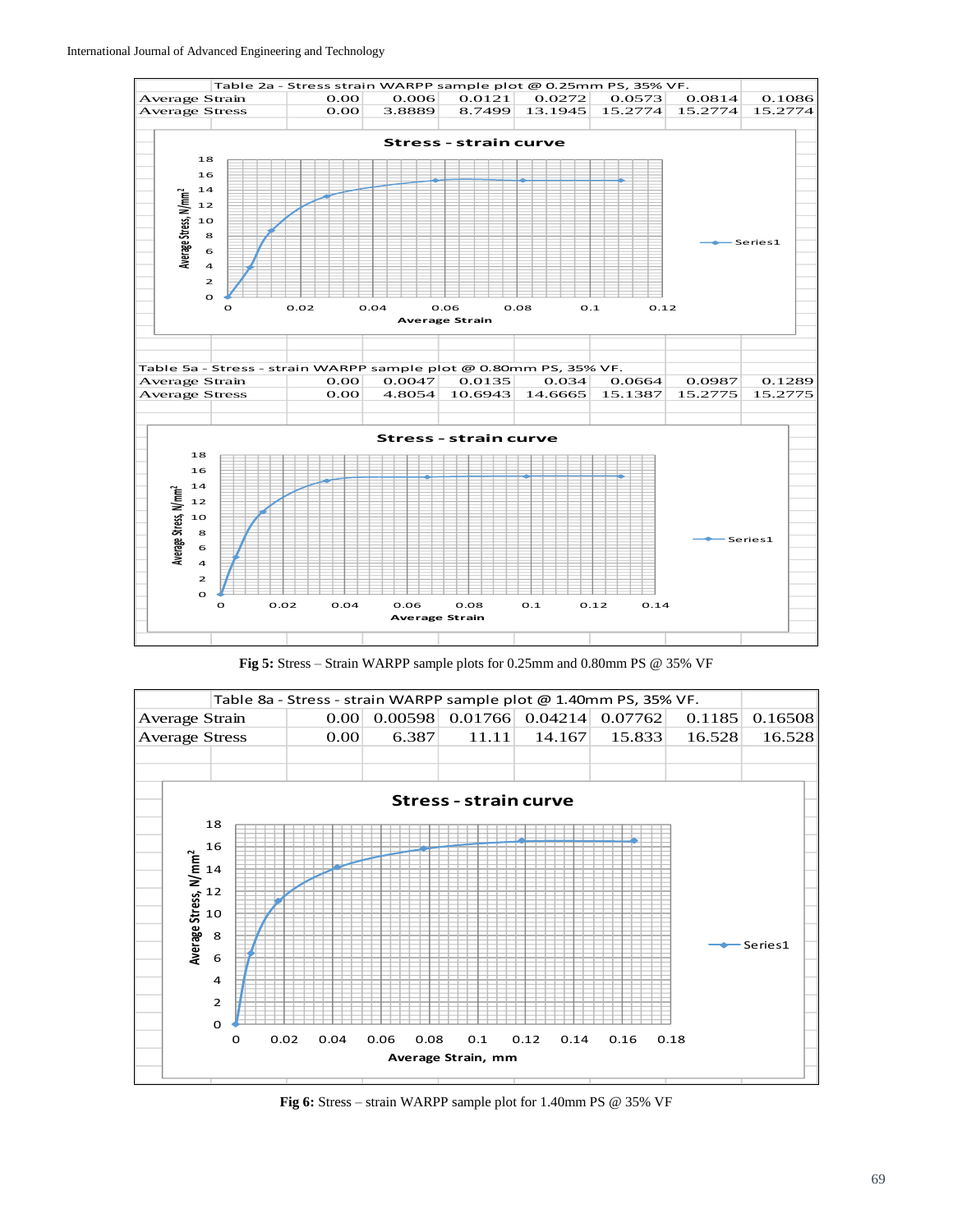

**Fig 7:** Stress – Strain WARPP sample plots for 0.25mm & 0.80mm PS @ 60% VF



**Fig 8:** Stress – Strain WARPP sample plot for 1.40mm PS @ 60% VF.